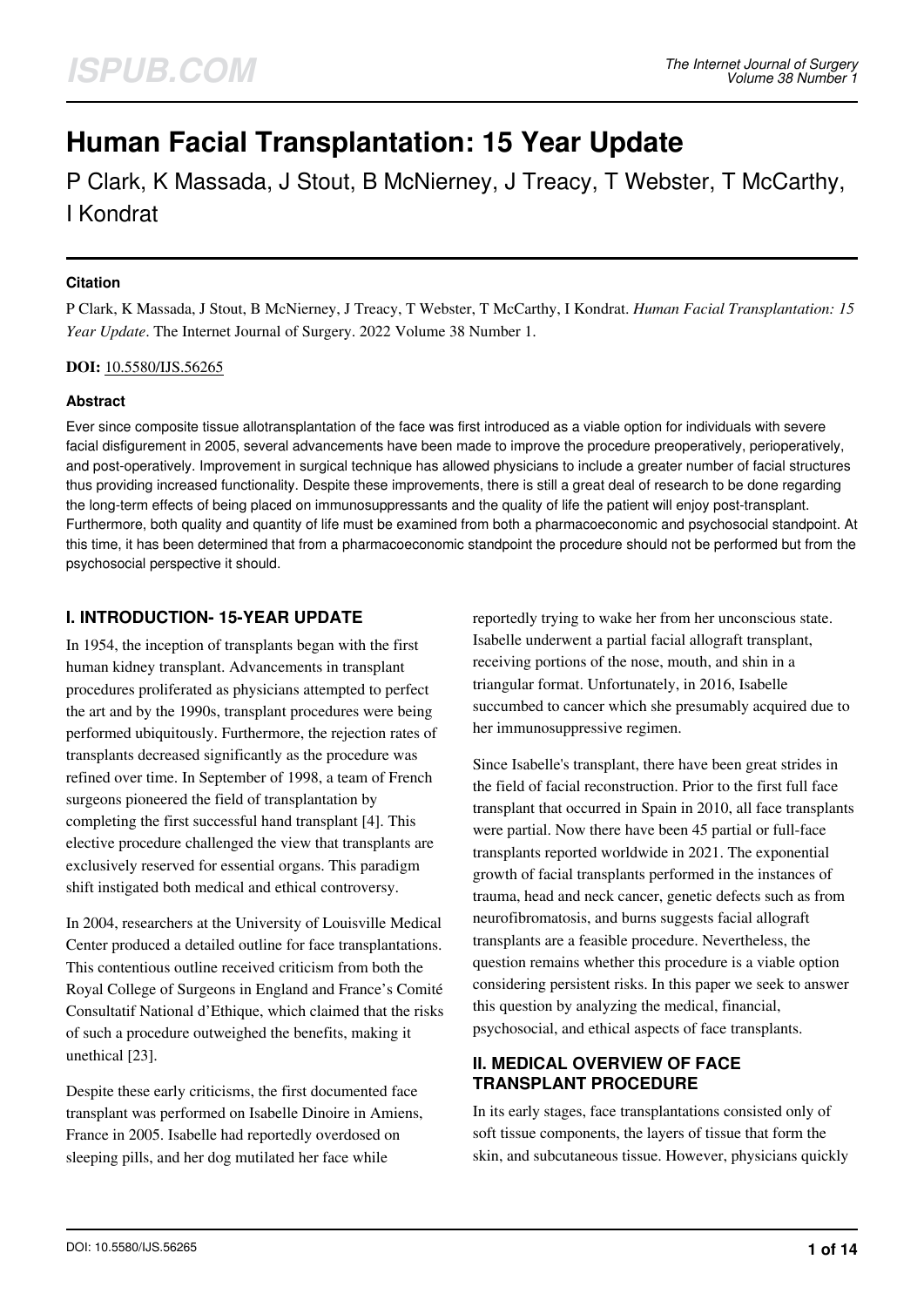noticed that implanting just the soft tissue components led to sagging of the face overtime, as there was no scaffolding to hold the tissue in place; thus, the practice of also transplanting bony and cartilaginous structures began [15], [31], [41], [29].

The goal of plastic and reconstructive surgery is not merely to achieve aesthetics, but also to help the patient regain functionality of the reconstructed anatomical component. In a 2018 review article about the advancements made in the field of face transplants, Rifkin et al. discussed several aspects of the discoveries that led to the improvement of facial transplants [31]. The field of facial transplantation has greatly improved especially with the adoption of Vascularized Composite Tissue Allotransplantation (VCA), which involves the transplantation of the scaffolding nasal cartilage, bones, facial muscles, and nerves, in addition to skin containing the structures of the forehead, cheeks, nose, and lips [29]. The transfer of the aforementioned components has allowed surgeons to create better structurally composed faces [31]. Despite surgeons now harvesting more tissue from the donor face, the recipient of a facial transplant will not look identical to his or her donor due to individual differences in the bony structure of the skull. These differences in the relationship between the dental components and bony structures of the human skull is its own field of study known as Cephalometry. Thus, awareness of cephalometric differences is essential for the creation of a human face [31].

To reconstruct damaged structures on the recipient skull, it is crucial that vascularized donor structures including bone, and in certain cases intraoral components such as teeth and tongue, are harvested in the preoperative planning stage. This stage also involves obtaining an angiographic map of the recipient's face to evaluate patent blood vessels that will be used as recipients of the pedicles that accompany the tissues to be transplanted [31], [41], [29]. In addition, functionality of the transplanted facial components is dependent upon motor and sensory innervation to achieve facial expressions, to acquire sensation of the new face, and to perform other functionalities such as speech and swallowing [31], [41], [29]. The development of computer software that enables the juxtaposition of the layers involved in the reconstructive aspect plays a key role in creating predictive models of the postoperative outcomes [31]. Additionally, part of the preoperative planning is dedicated to finding a donor of similar age with similar skin color and texture [38].

In a 2012 article, Dr. Bohdan et al. discussed in detail the surgical technique of facial allograft harvest and implantation [29]. Patient inclusion criteria for receiving face transplant has been established by the American Society of Plastic Surgeons (ASPS) and the American Society of Reconstructive Microsurgery (ASRM) to be persons who have lost at least a quarter of their face, with significant facial deformity present, such as victims of severe trauma or devastating illness [41]. Per Dr. Bohdan's description, the facial transplant procedure begins with acquisition of the graft which is accomplished by first making an arched incision from ear to ear, across the head and scalp. The skin and its layers are then lifted from the skull and shaved downward until a few centimeters above the eye at which point the dissection is deepened to include the muscles that help to open and close the eye and to isolate the nerves that innervate those muscles. The nose and the bony triangle that gives it shape are then removed. The dissection is also undertaken from the area just before the ears and moving inward toward the middle of the face. This dissection is crucial as it preserves the nerves of facial expression and jaw movement, the latter of which in turn helps with speech and keeping the mouth closed while eating. The layers of tissue that line the inside of the lips and mouth are occasionally included in the dissection of the maxilla, which is the bone that supports the upper lip area. Furthermore, the facial artery, which is the major blood supply to both sides of the face, are taken with extra length so that they can be sewn to the receiving patient's vessels. The dissection is then continued toward the lower part of the face and down to the neck, including the thin muscle under the neck known as the platysma. [29]

Dr. Bohdan et al. proceeded to describe the transplantation of the harvested graft onto the recipient's face. The recipient and procurement operations are usually coordinated to reduce the cold ischemia time, the time during which tissues risk getting compromised. During this time, the tissues are detached from the donor, but not yet implanted into the recipient; during this time, the tissues are no longer being perfused with blood and instead are being preserved by the infusion of nutrient-rich special solutions. These solutions replace the physiological action of blood while the tissues are being transported from the procurement site to the transplantation site. In the operating room of the transplant recipient, facial dissection is conducted, the blood vessels that were pre-identified are dissected, and exposed. The nerves, both motor and sensory, are exposed and the skin is denuded, which usually consists of removing previous skin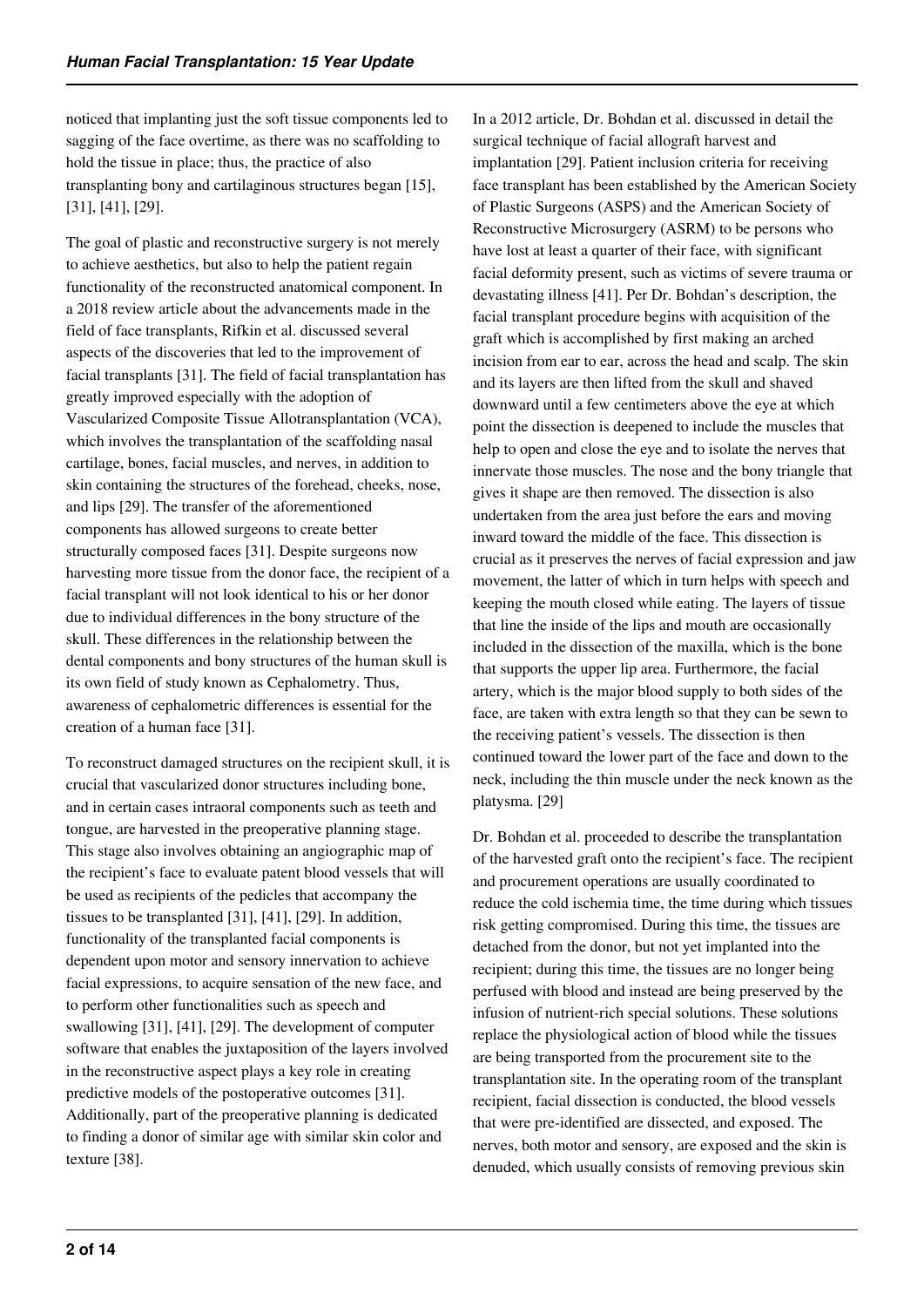grafts. Vascular anastomoses are conducted based on the patient's needs. The specific vessels that were identified in the pre-operative studies and were exposed during the recipient facial preparation are anastomosed with the donor's blood vessels under a magnifying microscope. Both arteries and veins are anastomosed. In the same manner, the nerves are also sewn together, and sometimes, a nerve graft is used to connect two nerves that are far from each other. Bone fusions also occur during this phase utilizing plates and screws to facilitate its proper placement and attachment. Subsequently, the skin is adjusted for proper covering of all the areas needing grafting and is sutured in place. [29]

Following the transplant, patients are placed on immunosuppressive medication to prevent the recipient's immune system from attacking the donor face or vice versa. Immunosuppression induction is typically done with either anti-thymocyte globulin, IL-2 antibody, or other monoclonal antibodies. Long term maintenance is then achieved with tacrolimus, mycophenolate mofetil, and steroids [41]. The patients will remain on these medications indefinitely as there will always be the threat of rejection. In 2017, all the facial transplant recipients were reported to have experienced at least one episode of rejection, which is treated in the acute setting with high dose steroids [36]. However, these immunosuppressive medications are not without harm as they put patients at risk of kidney failure, infections, cancer, hypertension, and metabolic derangements such as diabetes and hyperlipidemia [21]. Additionally, facial transplant patients are at a 10 times increased risk of lymphoproliferative disorder compared to patients who receive solid organ transplants [10].

# **III. PHARMACOECONOMIC ANALYSIS**

Accurately determining the cost of healthcare expenditures is a complicated but necessary component of a sustainable healthcare system. The rising costs of pharmaceuticals and medical procedures have compelled patients, hospital systems, and governing bodies to view the price tag of a treatment as a key component of its viability. Therefore, pharmacoeconomics, the description and analysis of the costs of drug therapy to health care systems and society, is utilized to assess the true cost of a medical treatment [43].

By utilizing pharmacoeconomic methodologies, it is possible to determine the value and costs associated with a procedure, thereby providing both patients and their treatment team with an objective metric to determine the best treatment option for all stakeholders. The two pharmacoeconomic

methodologies we will utilize to determine the feasibility of face CTA are a cost-minimization analysis and a cost-utility analysis.

A cost-minimization analysis is a tool utilized to compare two or more treatment options that possess similar patient outcomes [3]. We will be analyzing the costs associated with traditional reconstruction methods and comparing those with the costs of face CTA. Typically, the outcome units of this methodology are expressed in dollars.

A study comparing the associated costs of face CTA and facial reconstruction found that the former modality is typically costlier. The study states that the average first year costs associated with a face CTA are \$337,360, whereas average costs associated with reconstruction are \$70,230 [24]. The primary cost driver of both treatment options are hospital expenses, rather than physician costs. Furthermore, it is important to note that face CTA procedures are still in their infancy and as the practice progresses, the associated costs should decrease. The cost breakdown analysis is described in more detail in table A.

## **Table A**

First Year Cost Comparison of Face Transplantation vs Conventional Reconstruction

| First Year Cost Comparison of Face Transplantation vs Conventional Reconstruction |                                    |          |           |                               |           |           |
|-----------------------------------------------------------------------------------|------------------------------------|----------|-----------|-------------------------------|-----------|-----------|
|                                                                                   | <b>Conventional Reconstruction</b> |          |           | <b>Facial Transplantation</b> |           |           |
|                                                                                   | Mean                               | Median   | <b>SD</b> | Mean                          | Median    | SD        |
| <b>Total physician</b><br>costs                                                   | \$2,817                            | \$3,005  | \$1,436   | \$27,727                      | \$18,998  | \$23,096  |
| <b>Total hospital</b><br>costs                                                    | \$68,349                           | \$62,218 | \$41,027  | \$291,565                     | \$303,569 | \$115,925 |
| Physician plus<br>hospital                                                        | \$70,230                           | \$64,451 | \$41.949  | \$312,360                     | \$313,068 | \$128,306 |
| Procurement<br>costs                                                              | NA                                 | NA       | NA        | \$25,000                      | \$25,000  | \$0       |
| Physician plus<br>hospital plus<br>Procurement                                    | \$70,230                           | \$64,451 | \$41,949  | \$337,360                     | \$338,068 | \$128,306 |

Once adjusted for severity, the associated costs for each modality become more similar. This study utilized data from four separate patients that received face CTAs and compared its costs with the hypothetical costs if the aforementioned patients received analogous facial reconstruction surgeries. The study found that the average cost of the face CTA was \$307,125, whereas the facial reconstruction cost was \$155,475 in the same cohort. Although the cost of the facial allograft transplantation is still relatively higher than the more traditional procedure, the cost profiles per patient are drastically more similar when evaluated on a cost-per-facial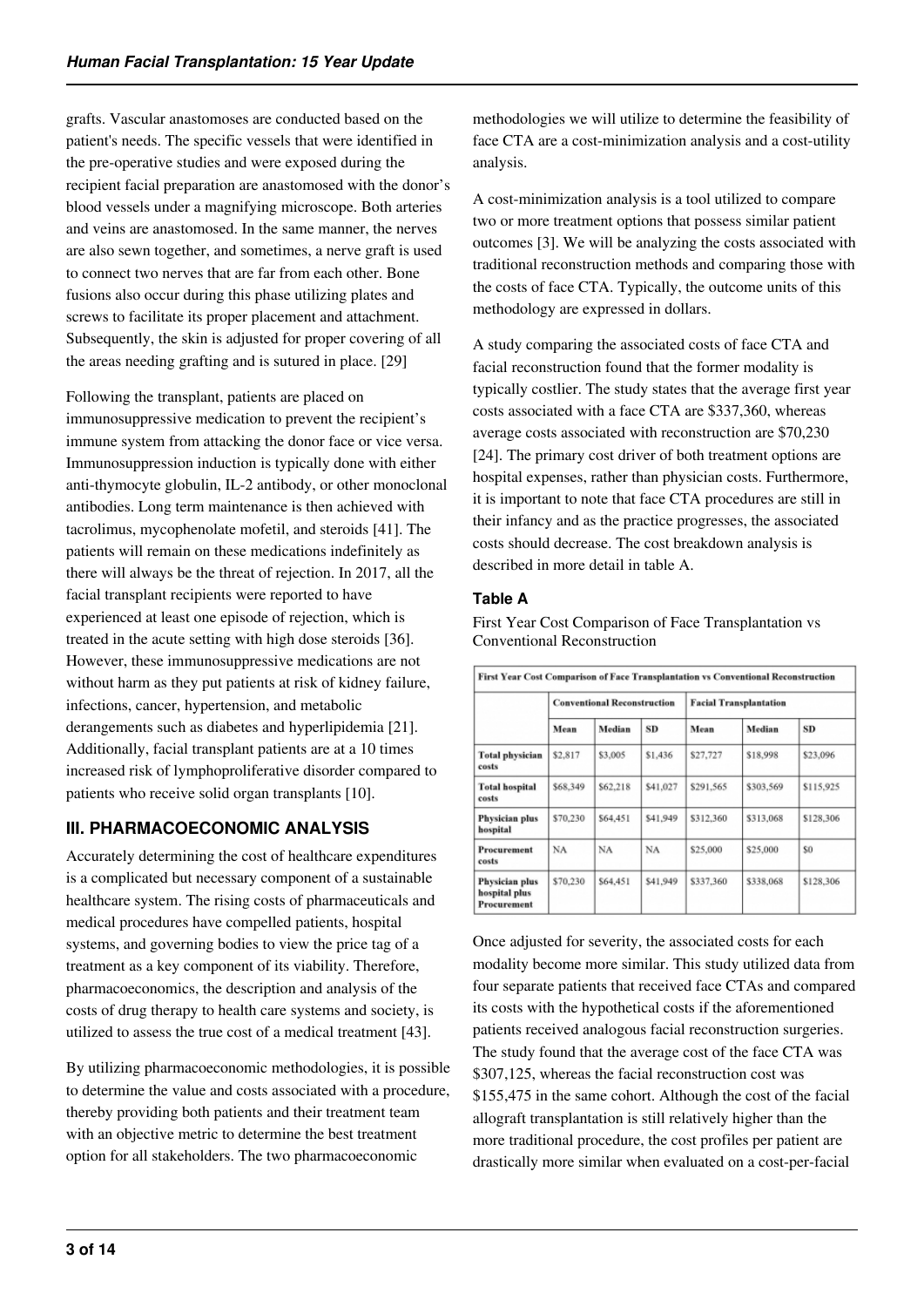subunit basis. Another expense associated with face transplants is the perpetual cost of immunosuppressants. Although there is not sufficient data to accurately determine the yearly cost of immunosuppressants, the costs of immunosuppressant for kidney transplantations have an approximate cost of \$12,000 a year [19] [16]. The cost breakdown analysis is described in more detail in table B.

## **Table B**

First Year Cost Comparison of Actual Face Transplantation vs Predicted Cost of Analogous Conventional Reconstruction

| First Year Cost Comparison of Actual Face Transplantation vs Predicted Cost of<br><b>Analogous Conventional Reconstruction</b> |                         |                                          |                                      |  |  |
|--------------------------------------------------------------------------------------------------------------------------------|-------------------------|------------------------------------------|--------------------------------------|--|--|
| <b>Face CTA Patient</b>                                                                                                        | Estimate<br>Procurement | <b>Actual Cost of Face</b><br><b>CTA</b> | <b>Predicted Cost</b><br>of Face CTA |  |  |
|                                                                                                                                | \$25,000                | \$373,586                                | \$97,053                             |  |  |
| $\overline{2}$                                                                                                                 | \$25,000                | \$157,222                                | \$170,392                            |  |  |
| 3                                                                                                                              | \$25,000                | \$233.552                                | \$170,392                            |  |  |
| 4                                                                                                                              | \$25,000                | \$380,961                                | \$184,061                            |  |  |
| Mean                                                                                                                           | \$25,000                | \$307,125                                | \$155,475                            |  |  |

In conclusion, a cost-minimization approach would lead a treatment team to choose a conventional facial reconstruction procedure in lieu of a face CTA if the patient were to experience similar outcomes. A cost-utility analysis is a tool that analyzes the costs and benefits of a treatment in terms of quantity and quality of life gained from a treatment [3]. The uniqueness of this methodology is that it prioritizes the perspective of the patient when determining the value of a treatment option. Typically, the outcome units of this methodology are expressed as cost per quality-adjusted lifeyear gained (QALY).

In the case of face CTA, the QALYs gained or lost are highly dependent on the degree to which the life expectancy of the patient decreases as a result of the transplant. If there is no notable decrease in life expectancy, the average QALYs gained are 8.77 [9]. However, if the decrease in life expectancy is like that experienced by renal transplant patients, there is an average loss of 6.68 QALYs [9].

The total lifetime cost of a face CTA will vary depending on the post-procedural life expectancy of the patient. Since the procedure is only approximately 15 years old and without long term data, both cases (that of no decrease in life expectancy and that of decrease in life expectancy like that seen in renal transplants) will be examined. The lifetime costs were calculated based on a patient that received the transplant when they were 30 years old.

# **Table C**

Lifetime Costs of Face CTA for Patients who Received the Transplant at Age 30 ([1] Cost of immunosuppressive therapy based on costs of immunosuppression for kidney transplants.)

| Lifetime Costs of Face CTA for Patients who Received the Transplant at Age 30 |                                                         |                                                                |  |  |  |
|-------------------------------------------------------------------------------|---------------------------------------------------------|----------------------------------------------------------------|--|--|--|
| Outcome                                                                       | <b>No Decreased Life</b><br>Expectancy (80.7 years) [9] | <b>Decreased Life Expectancy</b><br>$(58.5 \text{ years})$ [9] |  |  |  |
| Pre-operative,<br>perioperative, and post-<br>operative costs                 | \$349,959 [35]                                          | \$349,959 [35]                                                 |  |  |  |
| <b>Cost of immunosuppressive</b><br>therapy (from age 30 to<br>$death)^1$     | \$608,400 [19]                                          | \$342,000 [19]                                                 |  |  |  |
| <b>Total Cost</b>                                                             | \$958,359                                               | \$691,959                                                      |  |  |  |

## **Table D**

Cost per QALY for Face CTA Performed at Age 30 ([2]Cost per QALY= lifetime cost/ QALYs gained (lost))

| Cost per QALY for Face CTA Performed at Age 30 |                                                         |                                                                |  |  |  |
|------------------------------------------------|---------------------------------------------------------|----------------------------------------------------------------|--|--|--|
| Outcome                                        | <b>No Decreased Life</b><br>Expectancy (80.7 years) [9] | <b>Decreased Life Expectancy</b><br>$(58.5 \text{ years})$ [9] |  |  |  |
| QALYs gained (lost)                            | 8.77 [9]                                                | $(6.68)$ <sup>[9]</sup>                                        |  |  |  |
| <b>Lifetime Cost</b>                           | \$958,359                                               | \$691,959                                                      |  |  |  |
| Cost per QALY <sup>2</sup>                     | \$109,277                                               | n/a                                                            |  |  |  |
| <b>Cost Saved per QALY lost</b>                | n/a                                                     | \$103,587                                                      |  |  |  |

In conclusion, a cursory pharmacoeconomic analysis of face CTA suggests that it is not a feasible treatment option. The cost-minimization analysis provides data that suggests a total conventional facial reconstruction procedure potentially provides a comparable outcome to a face CTA for less costs. Therefore, hospital administrators and insurers would argue that this treatment plan is the most effective use of resources, especially since health outcomes are reasonable. Additionally, the cost-utility analysis methodology supports that face CTA is not a feasible option. In the United States, there is a cost-effectiveness threshold of \$104,000 [27]. Therefore, with a best-case scenario cost per QALY gained of \$109,277, face CTA is not a cost-effective procedure. In the worst-case scenario where the patient would have a decreased life-expectancy, there is a loss of QALYs. Therefore, in not doing the procedure there would be a costsavings of \$103,587 per QALY lost.

# **IV. PSYCHOSOCIAL ISSUES**

When deciding to undergo any surgical procedure, patients are often tasked with weighing the potential risks, benefits, and alternatives as they pertain to their physical health. The prospect of a face transplant; however, goes a step further as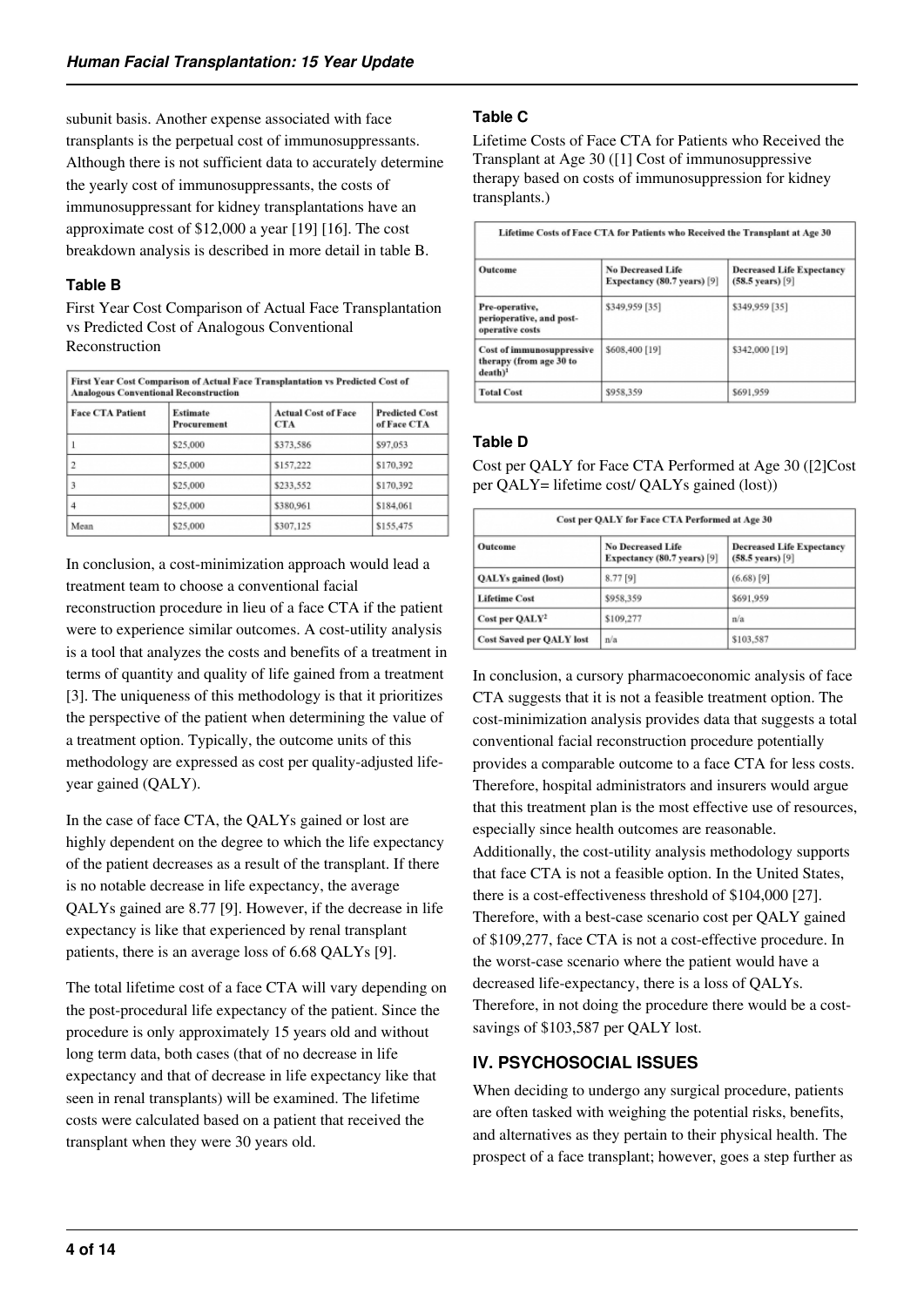it also requires individuals to weigh psychologically demanding variables pertaining to their identity, their lifestyle, and their interpretation of quality vs quantity.

The face is unique in that it serves as a functional unit of the body while also being intimately tied with a person's individual self-concept. Specifically, the "individual's belief about himself or herself, including the person's attributes and who and what the self is" [2]. This internal sense of self essentially defines a person's identity and the way they engage with those around them. For this reason, severe facial disfigurement can be debilitating both physically and psychologically.

From a purely psychological perspective, face transplants are very different from organ transplants because the recipient is obtaining part of someone else's identity and losing a part of their own. After completion of the procedure, the recipient's new face appears as a hybrid face resembling both the donor and the recipient, which will essentially serve as a new identity. It is possible that the process of coping with this new identity could be difficult for the individual and may even lead to further psychological distress. Conversely, the increased facial expressivity offered by an allograft transplant allows the recipient to regain a sense of identity as their capacity to partake in social interactions is enhanced. Either way, the recipient's emotional acceptance of the transplanted face is a key concern both pre and post operatively, as successful integration of their new appearance with their existing self-concept is vital to avoiding potential psychological issues [40].

The medical literature shows that the extent of psychological distress from a visible difference is not well predicted by the extent or severity of the disfiguration. Some cope well with an extensive and very visible disfigurement while others struggle with a relatively minor difference. In the case of face transplantation, a patient's preoperative dispositions appear to play a key role in eventual acceptance of the transplanted face. Those who demonstrate a strong preoperative self-concept seem better equipped to adapt to changes in physical appearance and suffer fewer negative psychosocial consequences than transplant patients lacking a strong preoperative self-concept [39]. Given the complexity of outcomes, it would benefit the patient to administer preoperative psychological tests assessing patient selfconcepts as well as in depth informed consent procedures highlighting role of identity in face CTA.

Proponents argue that a face CTA gives severely disfigured

persons a new and improved quality of life. Without facial movement, normal talking and eating are impossible, and simple yet important tasks, such as closing the eyes, are hindered [18]. These difficulties, along with stigma associated with such facial disfigurement, can lead individuals to become isolated and reclusive. Research shows that facial disfigurement results in lower selfconfidence and a negative self-image. It is also common for these individuals to exhibit social anxiety, fear of negative social evaluation, and social avoidance [32].

The conventional reconstructive autograft surgery consists of numerous operations over an extended period of time to try and reconstruct the person's face using his or her own skin. The problem with this type of surgery is that the resultant skin lacks animation and normalcy of texture and color. Often what is created is a mask-like effect that can act as a barrier to social interaction. By contrast, a face transplant consists of one surgery, and because the underlying arteries and veins are included, the tissue remains supplied with blood, the texture and color are much better, and there is sensitivity and animation. The resulting increase in function allows for the individual to regain a level of nonverbal communication via facial expressions. This form of communication would aid the transplant recipient in expression of emotions, conveyance of attitudes and personality traits, and easier facilitation of verbal communication. Increased functionality in turn can allow for easier social interaction and may lessen the occurrence of social isolation in such individuals.

There is also the issue of quality versus quantity of life. Unlike a typical organ transplant, this procedure does not prolong a patient's survival, instead it does quite the opposite. The aim of this surgery is to improve function, appearance, and quality of living, as opposed to quantity of living. The recipient will be aware that they will potentially sacrifice years of life due to the complications of immunosuppressant drugs in exchange for a particular quality of life. Psychologically, the recipient will have to come to terms with their own death and its effects. "The psychological impact of knowing from what and how one will die should not be trivialized; in other circumstances this is used as a means of torture" [26]. Much of this will depend on the individual person's self-esteem as well as the extent of their social support.

When considering the mental and emotional impact of the procedure, it is important to acknowledge the psychological state of the patient prior to surgical intervention. A single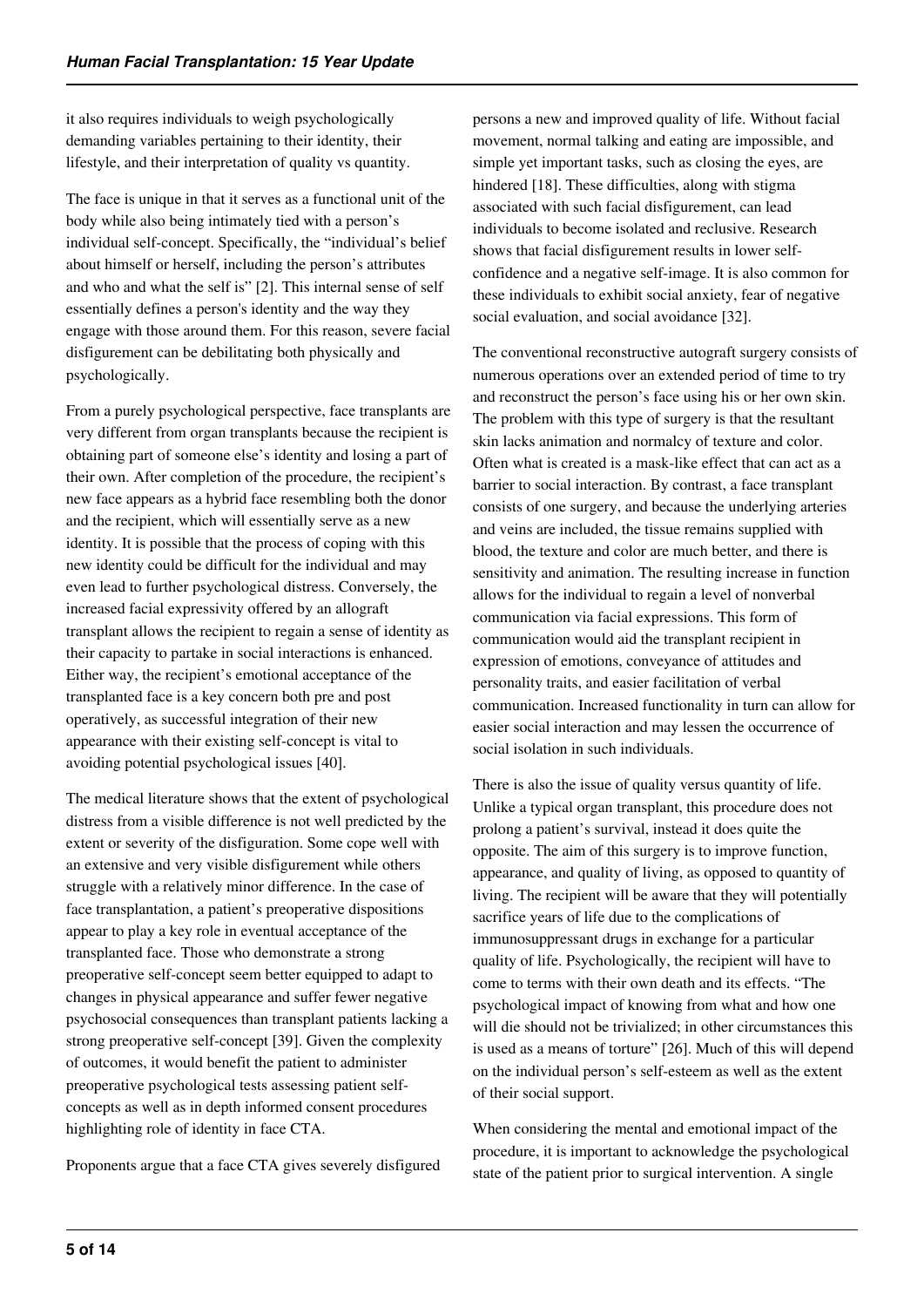center study published by Lantieri et al. in 2016 that followed 20 face transplant recipients over an average of 6 years found that social support and pre-existing psychiatric conditions played a significant role in the patient's long-term quality of life. Patients who lacked social support or had preexisting mental conditions were more likely to experience episodes of rejection, had lower quality of life, and difficult follow up. Additionally, patients who received face transplants following self-inflicted injury had lower rates of social reintegration and higher rates of rejection than those who received the transplant following unintentional injury or circumstance [21]. While there are no universal contraindications to facial transplant, typically patients will be excluded if they have active psychological disease, active bulimia nervosa, active substance use, poor social support, repeated suicide attempts, severe ambivalence about the procedure, and a traumatic brain injury that limits capacity [10].

# **ETHICAL ANALYSIS**

The issue of face transplantation has raised serious interdisciplinary concerns. Many have called for a continued public debate on the issue of face transplantation that would examine all aspects of it including the crucial ethical and moral implications. However, some have warned that "the agenda of the debate, especially the moral debate, should not be wholly framed within the aspirations of the practitioners. This is in effect an issue of the equality of stakeholders. The surgeons involved are still talking in terms of 'how should we' proceed rather than 'should we'" [26]. If this is going to be an open debate with all parties participating, then all options must be placed on the table, including the option that we should not proceed with face transplantations. To determine if this procedure is ethical, the principles of respect for persons, beneficence, nonmaleficence and justice will be applied to this procedure and its consequences.

*Respect for persons* refers to the right of a person to exercise self-determination and to be treated with dignity and respect. Proponents argue that a face transplant would give severely disfigured individuals the chance to become active members of society. Many of these individuals live behind masks, or worse, behind closed doors. Because their appearance is so disfigured and their self-esteem so badly damaged, many retreat from the world and live within the confines of a limited existence. What this surgery would do is give them back an identity and a quality of life. Opponents argue that this is a non-life saving surgery and that the risks of rejection and the effects of the immunosuppressant drugs negate the

quality of life argument. As the CCNE states, "This is in fact surgical experimentation and research, which must not be confused with a routine surgical procedure" [44]. The opponent's argument centers on the fact that there is the viable option of conventional reconstructive surgery that would utilize their own skin and relieve them from the effects of immunosuppressant drugs. Proponents argue that respect for persons is protected because any participant in this experimental surgery would give their informed consent and be made well aware of the animal trials and human face transplants that have preceded this surgery and the potential risks and benefits. In addition, they would know that the surgery has met the conditions of being ethically justified research by the local Institutional Review Boards (IRB). The problem is that in the United States and many European countries a new surgical technique requires no formal regulatory approach and is controlled primarily through surgeons' self-regulation that is sometimes, but not always supplemented by local control over research including peer review and IRB approval of a formal protocol [34]. The conditions for approval by an IRB are: 1) a reasonable prospect that the research will generate the knowledge that is sought; 2) the necessity of using human subjects; 3) a favorable balance of potential benefits over risks to the subject; and 4) a fair selection of subjects [13]. Proponents argue that the duty of the IRB is to check that researchers have not overestimated the potential success and underestimated the possible risks. Their duty is also to ensure that the risk-benefit ratio of undergoing this surgery is reasonable [34]. Approval by the IRB would be an added assurance to potential recipients.

To give valid informed consent to be a subject in an experimental surgery, two conditions must be met: the consent must be freely obtained from a competent person and the individual must be adequately informed regarding all aspects of the experimental surgery [1], [13], [42]. First, from the recipient's perspective, the options open to patients with severe facial disfigurement have been limited to the patchwork restoration done with tissue grafts and reconstructive surgery. The most common procedure for rebuilding a shattered face is known as a "lateral arm flap," a process that involves taking part of the patient's arm – the bone, muscle, nerves and skin – and molding it into what's left of the ruined face. This procedure requires 10 to 16 hours of preliminary surgery, followed by dozens of subsequent operations to make the face resemble a somewhat normal face, aesthetically and functionally [5]. A major problem with conventional reconstructive surgery is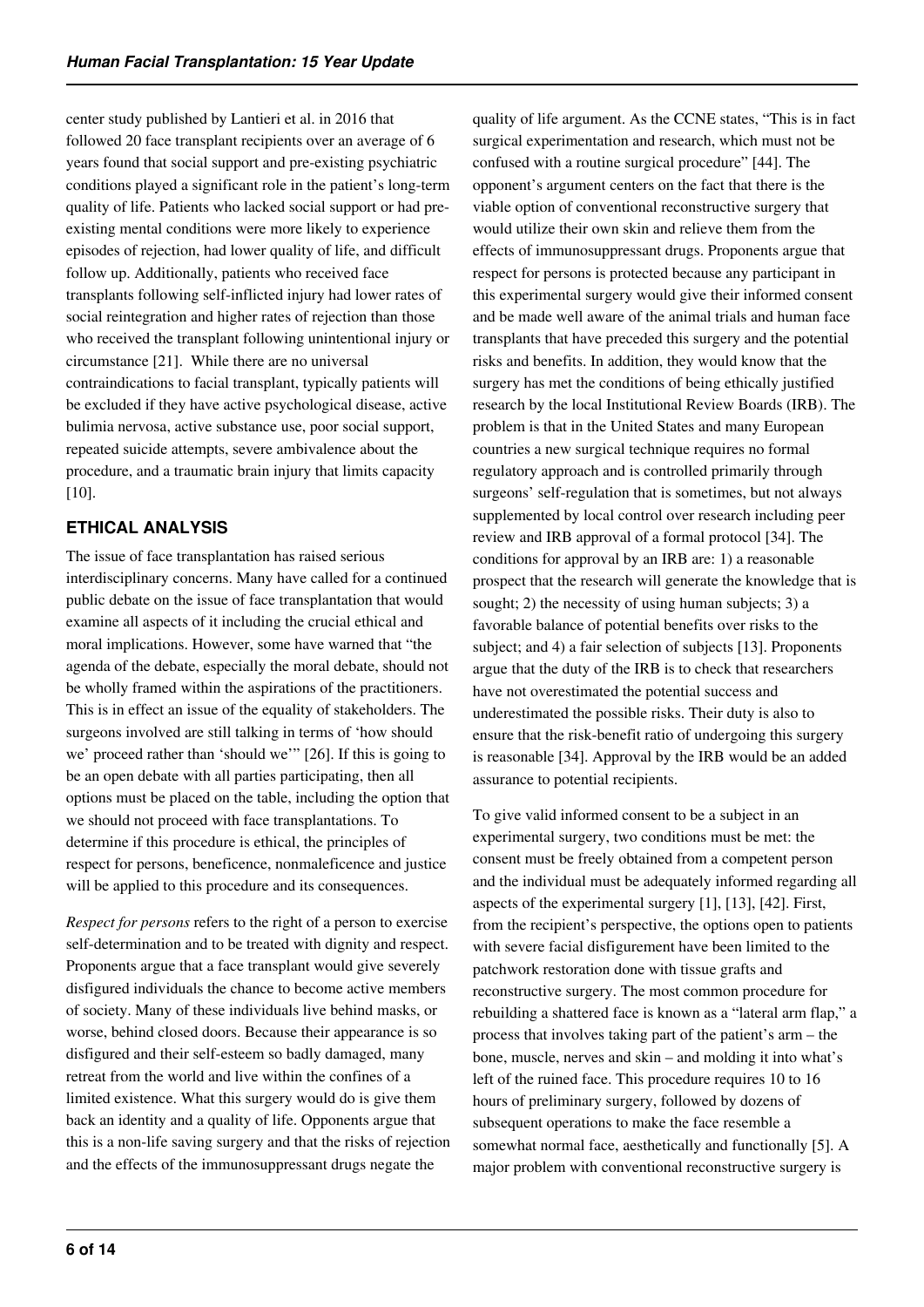that it is difficult for surgeons to reconstruct a patient's face because it needs to be able to move so that the person can convey expressions and feelings, particularly the lips, eyes and cheeks. Skin grafts taken from other parts of the body do not allow movement or sensitivity, creating a mask-like effect [17]. Besides the loss of normalcy of texture there is also the loss of color. By contrast, surgeons believe a face transplant would produce better results. Instead of as many as fifty conventional skin-graft surgeries, the face transplant would be one surgery. The benefits of this would be that it would allow for more animation, flexibility and skin color tone. The problem is that besides the risk of rejection, which would mean removal of the face, the patient would also have to be on immunosuppressant drugs for the remainder of his or her life, which are expensive and have serious sideeffects.

This is still an experimental procedure that is non-lifesaving. Yet, by comparison to the conventional skin grafts, it is being touted as a revolutionary advancement for those with severe disfigurement. Realistically, even though it is experimental with serious risks, it consists of fewer surgeries and may give these individuals a far better quality of life. Under these circumstances, it is questionable whether the recipient is really free to give consent for such a procedure. Research has shown that whenever a new form of surgery is proposed that patients tend to dwell more on the benefits than the risks [20]. "If potential patients are desperate for a procedure, the question arises whether it is feasible for them to assess if possible, improvements in quality of life outweigh the potential morbidity and mortality caused by long-term immunosuppression" [20]. It is very difficult to determine if informed consent can be freely obtained with the way the media has sensationalized this surgery and the hype by various surgeons about its potential benefits. The consent may appear to be free but unfortunately, it may be based upon unrealistic expectations. At the present time, what this procedure realistically offers these patients is a shortening in the duration of their life for a possibility of improvement in the quality of their life.

Second, for a patient to give informed consent, he or she must have the necessary information to make such a decision. The basic elements of informed consent are:

1) A fair explanation of the procedures to be followed, including an identification of those which are experimental;

2) A description of the attendant discomforts and risks;

3) A description of the benefits to be expected;

4) A disclosure of appropriate alternative procedures that would be advantageous for the subjects;

5) An offer to answer any inquiries concerning the procedures;

6) An instruction that the subject is free to discontinue participation in the project or activity at any time [42], [5], [17], [20], [11]

In a specific sense, the surgeons who want to perform face transplants have an ethical obligation to give an objective, unbiased assessment of all materially relevant information pertaining to the animal studies and the cadaver trials as well as the 45 partial/full previous face transplants so that the patient can give informed consent. In addition, the rates of rejection, the costs and side-effects of the immunosuppressant drugs, the hope of about 50% return of nerve function, the psycho-social issues, the value of quality over quantity, and other risks must be clearly stated and explained to the patient. The surgeons are also responsible to verify, to the best of their ability, that the patient can comprehend and has comprehended the information and has not engaged in "selective hearing." Under the circumstances, it is not uncommon for patients to engage in "selective hearing," that is, taking in all information about potential benefits and filtering out all information about potential risks. In addition to this, surgeons must be vigilant against their influence over subjects, who may unwarily treat the surgeon with the same deference as they treat their primary care physicians. Dr. Robert Levine, professor of Medicine at Yale University, describes the surgeon/researcher's obligation as one of "forthright disclosure." This includes preliminary evidence and data from animal studies and previous human clinical trials that indicate the risks and benefits as well as the safety and efficacy of these controlled studies [22]. Patients need to have information that reasonable people would require to make well-reasoned decisions that will protect their personal interest.

The problem is determining what sort of knowledge translates to what degree of risk to patients. This is a value judgment that must be made by the surgeons. The concern is that the judgment of some surgeons may be biased by considerations of career self-interest and even financial gains [33]. "The potential for coercion can be difficult for surgeons. On the one hand, most accept that the final choice for surgery should be left to the patient. On the other hand,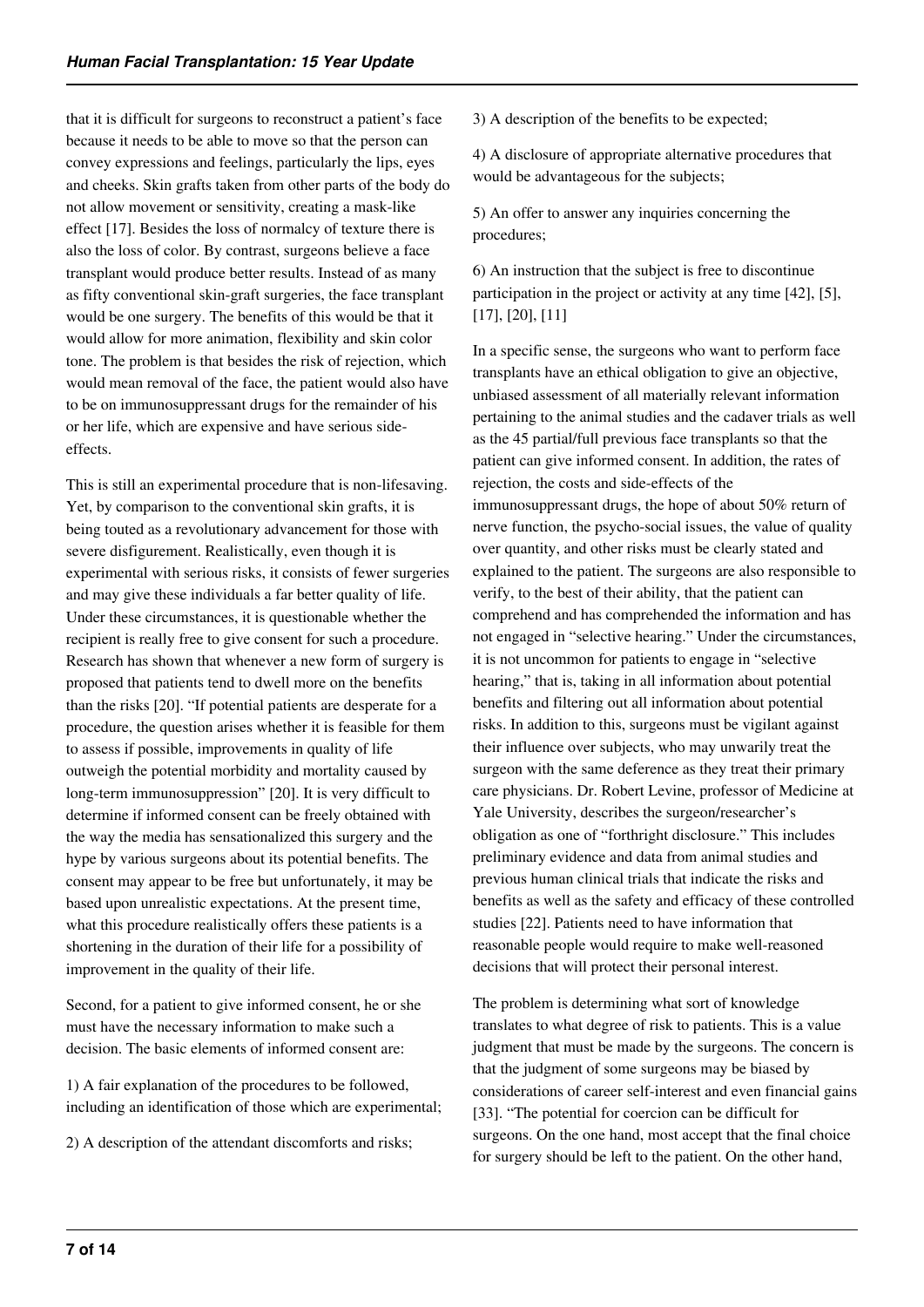surgeons want what they believe to be best for their patients. Therefore, there is ample room for unintentional coercion through selecting information for disclosure that overtly reinforces the surgeon's beliefs" [45]. There is also the problem of forming an "innovative alliance." Patients may encourage their surgeons to try any new and promising technique to improve their quality of life or prospects for survival and surgeons also may be eager to apply a promising new technique for the same reasons. It is the duty of the surgeons to decide whether responsible behavior lies in attempting an innovative technique or in concluding that the background research is not sufficient to warrant its use, even when the patient consents [34]. The surgeon has the responsibility to act in the best interest of the patient. The belief that this experimental surgical procedure will not cause too much harm to too many people or that society will benefit at the possible expense of particular individuals violates the duty of the surgeon/researcher to act in the best interest of the patient. To determine whether that duty has been breached, a surgeon/researcher's actions should be measured against the accepted practice as set by professional norms. Those researchers whose treatments fall below the professional standards and cause harm to patients may be held civilly liable for that failure [26]. Various ways have been proposed that ensure individuals going into research protocols are giving informed consent, these include: written and oral forms of consent so that the patient has time to read and reflect on the risks and benefits; someone other than a member of the surgical team obtains the informed consent; obtaining second opinions from other knowledgeable physicians regarding the feasibility of such a procedure; and appointing an objective advocate who would accompany the patient during the decision-making process. These advocates would ensure that the patient is capable of understanding the information and comprehends all the information, that researchers do not overestimate potential benefits and underestimate potential risks, and that all viable options are given, even the option of no transplant. These are not only excellent ideas; they should be implemented with every research protocol.

The complexity of this experimental surgery and its multileveled physical, psychological and social dimensions, make informed consent very complex. Since this surgery has been performed on a limited basis, it would be hard for surgeons to evaluate the long-term potential risks and then adequately inform the patient of them to satisfy informed consent. Therefore, information that is necessary for informed consent is limited at the present time. In fact, the

obstacles to informed consent in this situation seem almost insurmountable. In addition to weighing the risks and benefits, we are also asking individuals considering a face transplant to weigh just as many psychologically demanding variables as those involving their identity, their lifestyle and the premises of research-therapy, let alone choosing between quality and quantity. These issues only highlight the complexity and the impossibility of giving informed consent under the circumstances.

*Beneficence* involves the obligation to prevent and remove harm and to promote the good of the person by minimizing the possible harms or risks and maximizing the potential benefits. Beneficence includes *nonmaleficence*, which prohibits the infliction of harm, injury, or death upon others. In medical ethics this principle has been closely associated with the maxim *Primum non nocere*: "Above all do no harm."

Proponents argue that a face transplant will give those individuals who are severely disfigured a new quality of life, if not a "new life." The present conventional reconstructive surgery consists of numerous operations over the course of years to try and reconstruct the person's face using his or her own skin. The problem is that with this type of surgery the skin lacks animation and normalcy of texture and color. Often what is created is a mask-like effect. By contrast, a face transplant would consist of one surgery and because the underlying arteries and veins are included, the tissue would remain supplied with blood, the texture and color would be much better and there would be sensitivity and animation. Proponents also argue that the psychological criticism that the recipient will have the same identity as the donor is untrue. Between the grafts that have been done on corpses by Barker's team and some virtual replications, and the limited number of face transplants to date, it appears that once the skin is draped over the bone and muscle structure of the recipient, what is created is a hybrid face. It would look somewhat like the recipient and somewhat like the donor. Proponents agree that the recipient would have to undergo a regimen of immunosuppressant drugs for the remainder of his or her life and that these drugs do have side-effects, but with the advances that have occurred since the time of the first-hand transplant, the new drug cocktail would sufficiently suppress the immune system while ensuring a tolerable level of toxicity for the patient. There is the chance of rejection and with rejection would come the removal of the face and either a second transplant or reconstructive surgery. However, according to Barker and his team, they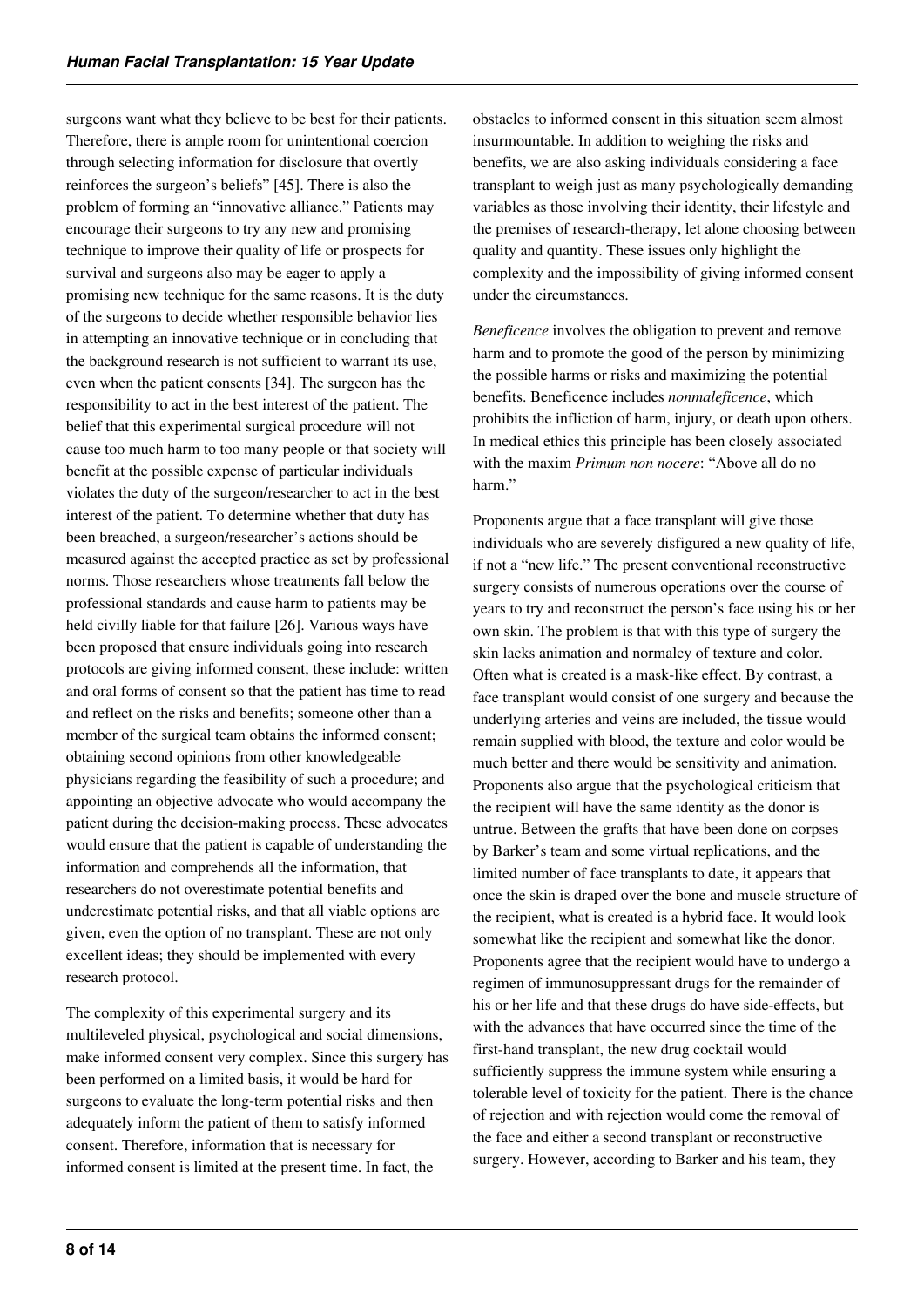believe the chances of success are high and the quality of the end result will offset the possible risks. In research terms, they believe the equipoise consideration has been satisfied. (Equipoise describes a situation of uncertainty in which the clinical investigator regards the potential outcome of an experiment or clinical trial as truly balanced between its potential for benefiting the patient or for causing unintended harms. The equipoise condition is a fundamental ethical requirement for proceeding with a clinical trial) [34]. Proponents like Barker contend that the risks are present as they are with any form of transplantation, but that if a patient comprehends the risks and benefits and consents freely and knowingly to the surgery, then that individual should be given the right to make that informed decision. To delay the inevitable when the knowledge, technology and skills are available and when patients believe this surgery is in their best interest, is not only standing in the way of scientific advancement but is failing to promote the good of the patient.

Opponents, including the panel of experts at the Royal College of Surgeons in England and the CCNE in France, are not averse to the surgery and recognize it as a possible future treatment, but at the moment, they believe the risks outweigh the potential benefits. The three major risks are: failure of the transplant, side-effects of the immunosuppressant drugs, and the psycho-social effects of the transplant. First, rejection of the face transplant is a real possibility. Surgical teams are confident of potential success because of the successes they have seen with limb transplants and the previous 45 partial/full face transplants. The problem is that these previous limb transplants have taken place in the last ten years so we do not know how long they will last. The question arises: how many years does the limb graft have to last for it to be considered successful? [26]. The Royal College of Surgeons panel estimates that there might be a "graft loss of around ten per cent from acute rejection within the first year and significant loss of graft function from chronic rejection in around 30–50 per cent of patients over the first 2–5 years might be a reasonable estimate [45]. Opponents argue that even with the latest immunosuppressant drugs, transplanted kidneys survive less than 10 years on average, and they doubt that hand or face transplants will last much longer. Rejection could occur within hours due to clotting of the arteries or veins. If it were rapidly diagnosed the anastomosis might be salvageable by re-exploration and re-anastomosis of the vessels. If this failed the transplant would have to be removed. Acute rejection of the transplant would be apparent generally

within days or weeks and unless reversed by medications would lead to necrosis of the transplant tissue. In the event of either a technical failure or acute rejection the transplant would have to be removed. Because previous skin grafts would have been removed prior to the transplantation, the patient would have to have further skin grafts of their own tissue to replace the failed rejected tissue, assuming that there were sufficient healthy donor skin sites. In this event there is the possibility of even more scarring than there was originally. The risk of free tissue transfer failure for technical reasons in experienced units is considered to be less than 5%. The risk of failure of an allografted free tissue transfer from acute rejection is unknown but might be 10% with current immunosuppression [45]. The medical and psychological trauma this would cause the patient is incalculable. It is possible that the patient would be in worse shape after rejection than before the face transplant. The patient would be converted "from a stable, non-evolving situation of physician and functional disability with psychological repercussions, to an unstable extensive wound with possible serious physical and psychological consequences" [28]. This possibility alone would convince most that more time is needed until better techniques are developed to prevent rejection.

Second, after a face transplant, the recipient would have to take a regimen of immunosuppressant drugs for the remainder of his or her life. The skin is likely the main target of rejection. "The skin is particularly susceptible to rejection and this is one of the major obstacles to the success of human composite tissue transplantation" [45]. Barker and his team have developed a three-drug mixture (FK506, MMF and Prednisone) that "maximizes immunosuppression and minimizes systemic toxic side effects" [5]. This successful combination has allowed for the 20 or so limb transplants worldwide. However, with any type of transplant – organ or limb – there are serious side-effects to these immunosuppressant drugs including conditions that may shorten life. "Long-term side effects of the immunosuppressants fall into three categories: opportunistic infections (cutaneous fungal, and tinea infections, and cytomegalovirus and herpes virus recurrences), metabolic disorders (diabetes, Cushing's syndrome), and malignancies (basal cell and squamous cell carcinomas and Epstein-Barr virus B-cell lymphoproliferative disorders)" [28]. Since higher doses would be needed following a face transplant because of the large quantity of skin in the graft, this will provoke a stronger immune reaction than in other organs [30]. These serious side effects overshadow the benefits of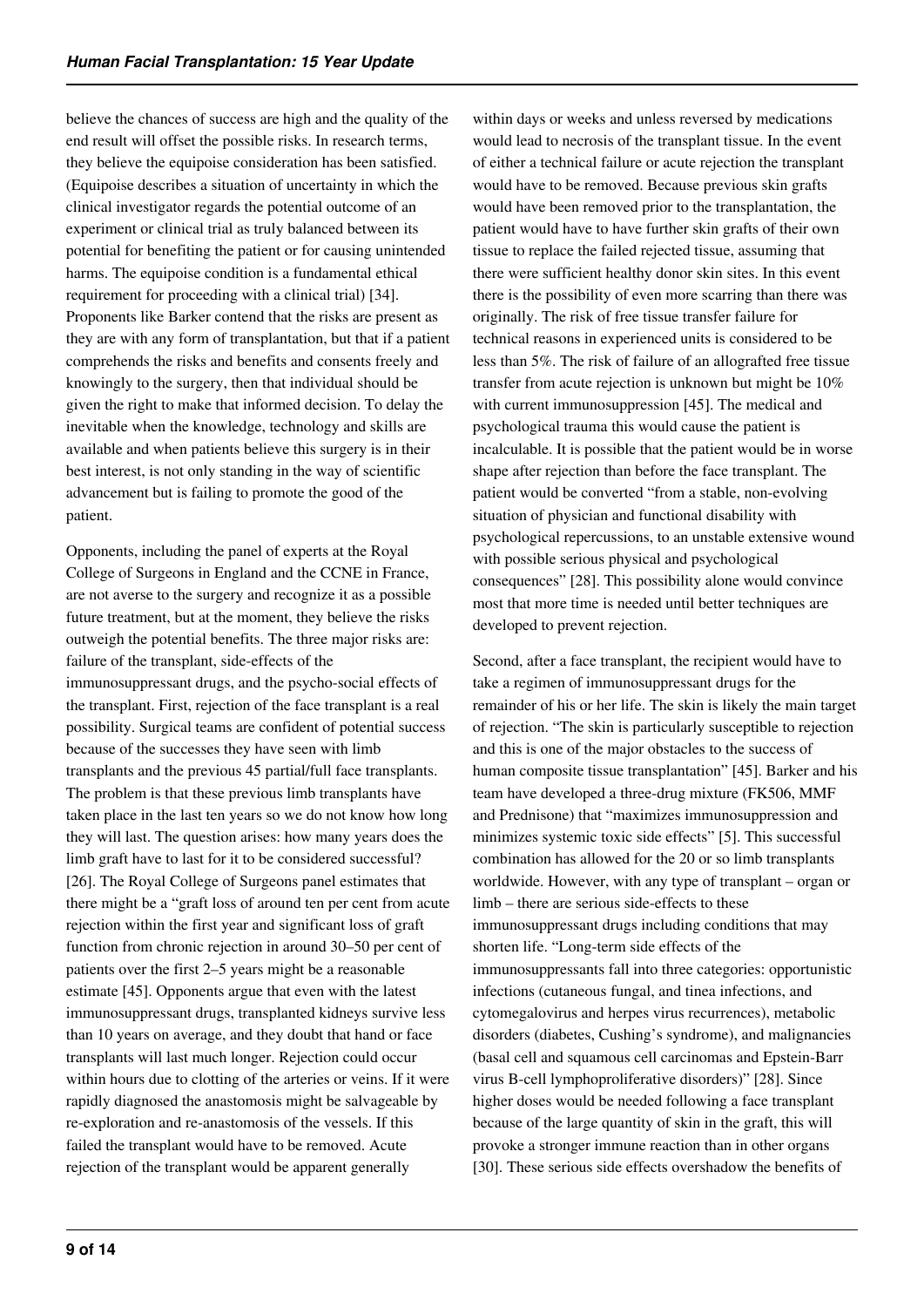correcting physical or functional disabilities. In addition, some wonder if recipients would follow the strict regimen of antirejection drugs, and some associated lifestyle changes such as sun exposure and changes in diet [37]. The issue of non-compliance with immunosuppressive medications is a major concern in all organ transplants. "An estimated 15–18% of organ transplant recipients become noncompliant. The problem is highest in the young and from those in lower socio-economic groups. Non-compliance invariably leads to graft failure and is difficult to manage because this behavior is usually unpredictable and may not have a clearly identifiable cause" [45]. What this procedure would do, if successful, is improve the person's quality of life at the same time intentionally making the person sick due to the harmful side-effects. For a nonlife saving procedure that has a viable option, the risks clearly outweigh the benefits.

Third, from a psychological perspective, face transplants are very different from organ transplants because you are taking a part of someone's identity and losing a part of your identity. A face is such a part of one's identity that the problems of coping with a new face and the psychological difficulties that will ensue would be highly problematic. Barker and his team are confident that the recipient's new face will be a hybrid face resembling both the donor and the recipient. But in any case, it will be a new face and thus a new identity. The medical literature shows that the extent of psychological distress from a visible difference is not well predicated by the extent or severity of the disfiguration. Some cope well with an extensive and very visible disfigurement while others struggle with a relatively minor difference. Coping well can be attributed to a high selfesteem that is derived from other factors than physical appearance. Those who cope poorly derive self-esteem from their appearance, and believe others evaluate them largely based on their physical appearance. These individuals are more prone to unrealistic expectations of change following surgical interventions. Therefore, the more vulnerable will be less equipped to deal with the aftermath of complex transplant surgery, uncertain outcomes and ongoing treatment regimens [45], [12]. It should be noted that the first-hand transplant patient was ill-prepared psychologically, did not comply with the immunosuppressant therapy, and finally, got to the point where he could not stand the sight of his hand. The hand was then removed [44]. The removal of a face transplant would have disastrous consequences both medically and psychologically for the recipient.

Another issue psychologically is the issue of quality versus quantity of life. The recipient will know that he or she will sacrifice years of life because of the immunosuppressant drugs and complications for a particular quality of life. Psychologically, one will have to face one's own death and its effect. "The psychological impact of knowing from what and how one will die should not be trivialized; in other circumstances this is used as a means of torture" [26]. Much of this will depend on the individual person and his or her self-esteem. However, it seems almost too much for any one person to have to handle psychologically because there are so many variables and unknowns. There is also the psychological impact on the donor's family. Such families may have feelings of guilt if they allow for the transplant and as a result, bury their faceless loved one. The American death ritual of an open casket and public viewing of the body would be impossible in such cases. "Carving up a body is already seen as a form of violence which is only acceptable because it can save other lives. To remove a face only to give hope to one whose face has been destroyed is unlikely to be accepted as lifesaving" [44]. Many families may believe that since the donor was a living person, then their corpse should be treated with the proper respect. There is also the issue of seeing the face of a deceased loved one on another person. In most organ donations the donor remains anonymous. However, because of the external nature of the face, which involves a persons' identity and because of the large amount of publicity that will surround this surgery, it will be difficult to conceal the donor's identity from relatives and friends [6]. It will also be difficult to protect the anonymity and confidentiality of the donor, recipient, and their respective families from the public and the press. Some fear the large amount of publicity will place unrealistic expectations on the recipient thus creating additional psychological stress and pressure for him or her and reinforce the notion that a good quality of life can never be achieved by individuals with disfiguring conditions [45]. To imagine or even calculate the psychological impact on the recipient, his or her family and the family of the donor seems almost impossible.

No one will dispute that balancing the benefits and risks is difficult. Some will say that it is the severely disfigured person who should be given this opportunity because for some people, quality of life is far more important than quantity of life. However, after reviewing the facts concerning the state of our knowledge regarding the rate of rejection, the effects of immunosuppressant drugs and the inevitable psychological impact on the recipient and the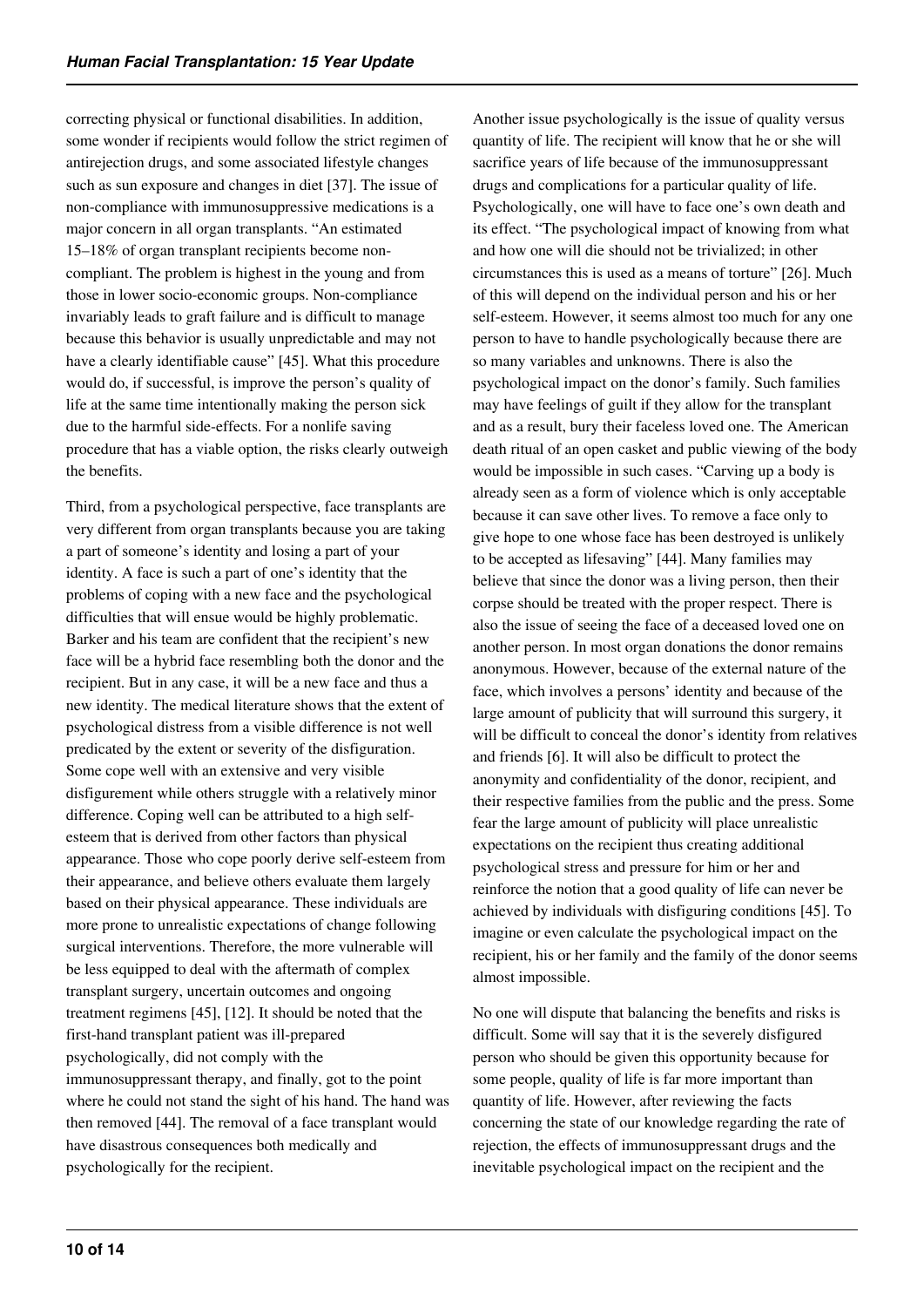donor's family, it is clear that this surgery does not minimize the risks incurred by these patients but exposes them to unnecessary risks that have the potential for injury, harm, and even death. This is still an experimental, non-lifesaving surgery with serious and even deadly unknowns. Arguably, this surgery not only fails the test of beneficence, but also fails the test of nonmaleficence.

Finally, *justice* recognizes that each person should be treated fairly and equitably, and be given his or her due. The principle of justice can be applied to this situation in two ways. First, questions of justice have been raised about whether those patients who are severely facially disfigured might be classified as vulnerable individuals and whether this type of experimental surgery is a form of exploitation. No one seems to dispute that surgeons have the skills and techniques needed to perform this microsurgery. However, there also seems to be a competition present among the 5 surgical teams worldwide to be the first to perform this type of surgery. This debate cannot and must not be framed within the aspirations of the surgeons. There must be equality between the surgeons and the possible recipients. To allow these charismatic surgeons to present this form of transplantation in the media in such a way that seems to trivialize the side-effects and downplays the possibility of rejection and even death, is to exploit these recipients and use them as a means to an end. At the present time the debate among the transplant surgeons is on how they should proceed. Barker himself states clearly that he sees no need for a delay in increasing the surgery because there is nothing to be learned during this time of delay [30]. With this attitude, how objective and unbiased will the information about the surgery and its possible benefits and risks be that will be disclosed to potential recipients? Are these potential recipients not in some cases desperate to regain their quality of life? How will surgeons know when the potential vulnerability of some patients is unduly influencing their willingness to consent? These transplant surgeons have suggested ways they believe will ensure informed consent however, because this is a non-lifesaving transplant and there are other viable options, one could say it is unjust to place these vulnerable individuals in this position now when more time might give them a better chance at survival.

Second, the issue of justice pertains to face transplantation specifically in regard to distributive justice, which concerns the fair and equitable allocation of medical resources. As we have shown above, face transplantations are not costeffective and place an undue financial burden on the

healthcare system as a whole. Another issue here is research priorities. Should funds be used to support face transplantation surgery now when the risks seem unreasonable and even deadly? The amount of money spent on these surgeries could certainly be invested in new ways to tolerate immunosuppressant drugs and primate experimentation to lessen the rejection rate. This would help to minimize the risks and maximize the benefits not only for recipients of face transplants but for all transplant patients. Also, immunosuppressant drugs cost tens of thousands of dollars a year. Will this not limit the individuals who would qualify for this surgery? If so, this now becomes a social justice issue, because those who would have access to this technique would logically be those who are privileged. The poor, the uninsured, the underinsured, and many middleclass individuals would never be viable candidates for this surgery, because they could not afford the cost of a life-time supply of immunosuppressant drugs. As a matter of social justice, who this surgery would benefit and whether it is a fair and equitable allocation of medical resources is an important ethical issue. Medical professionals have an ethical obligation to use available resources fairly and to distribute them equitably.

Ethically, if there is a standardization of outcomes and comprehensive inclusion/exclusion criteria for face transplants and guidelines for informed consent, then and only then would this surgery be ethically permissible.

# **V. CONCLUSION**

Utilizing an interdisciplinary approach to analyze the quandary that is face CTA has revealed that the benefits of the procedure do not outweigh its drawbacks, thus making it a nonviable treatment option. Although there have been significant medical advancements since its inception in 2005, the face CTA procedure still lacks long term data needed to generate standardized outcomes. Furthermore, the procedure is not cost-effective and places an undue financial burden on the healthcare system as a whole. Granted, face CTA does provide an avenue for improved psychological outcomes in patients with severe facial disfigurement. However, these benefits may be compromised based on various patient specific factors. As seen from the medical perspective, there is not enough data to generate standardized psychosocial outcomes as a result of undergoing face CTA.

While research shows that facial disfigurements result in psychological trauma and decreased willingness to interact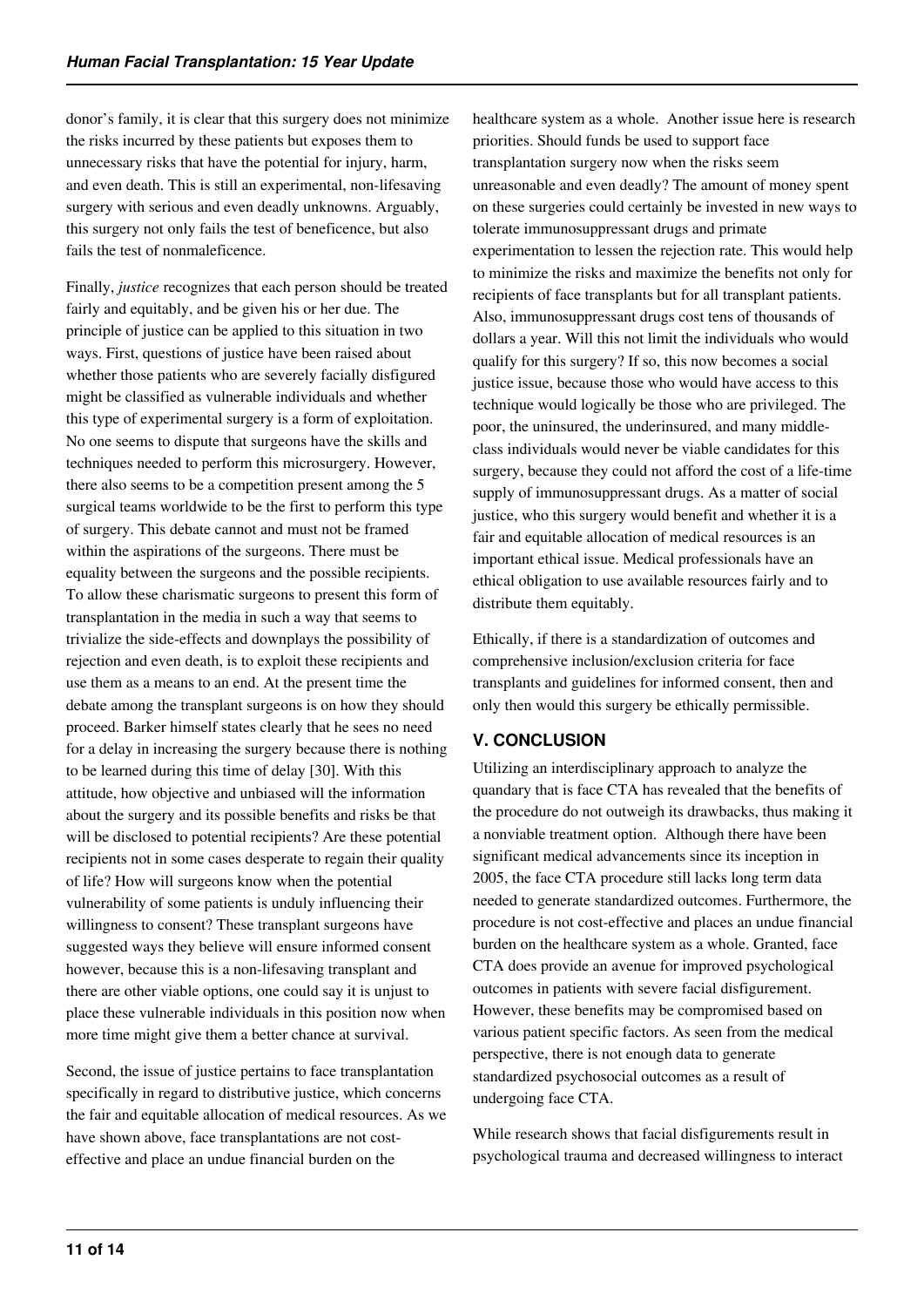socially, at this point in time the potential harms associated with facial transplants outweigh the benefits. Although recipients of these transplants agree that undergoing such an experimental procedure is worth the increased quality of life, one must consider the unethical medical risks associated with such an art and the complexity of obtaining truly informed consent in these cases. Facial transplantations fail to adhere to the principles of beneficence and nonmaleficence. Rejection, side-effects of life-long reliance on immunosuppressants, and psycho-social effects are simply a few of the most prominent risks. Regarding justice, facial transplants may be taking valuable funds away from more beneficial and ethical research that does not approach the exploitation of vulnerable patients. Although the facial transplantation realm is prospering, from an ethical perspective, standards must be enacted if the field wishes to continue to progress.

#### **References**

[1]. Appelbaum PS, Loiz CW, Meisel A: Informed Consent: Legal Theory and Clinical Practice. (New York): Oxford University Press; 1987; at 6–62

[2]. Baumeister RF, Smart L, Boden JM. Relation of threatened egotism to violence and aggression: the dark side of high self-esteem. In: Baumeister RF, ed. The Self in Social Psychology. Philadelphia, PA: Psychology Press; 1999:247.

[3]. Bootman, J. L., Townsend, R. J., & McGhan, W. F. (1996). Introduction to pharmacoeconomics. Principles of pharmacoeconomics, 2.

[4]. Brown, C.S., et. al. (2007). Ethical considerations in face transplantation. International Journal of Surgery, 5(5), 353-364. https://doi.org/10.1016/j.ijsu.2006.06.019

[5]. Bowen J: Gaining Face. Body and Health. 1999: 1–4. http:

//www.salon.com/health/feature/1999/05/15/face\_transplants [6]. Caplan A, Katz D: About Faces. Hastings Center Report, 2003; 33: 8

[7]. Composite Tissue Allotransplantation (CTA) Of the Face (Full or Partial Facial Transplant). Working Group-Comité Consultatif National d'Ethique (CCNE). February 2004:1-21.

[8]. Childress J, Beauchamp T: Principles of Biomedical Ethics. 5th edition. (New York): Oxford University Press; 2001

[9]. Chuback, J., Yarascavitch, B., Yarascavitch, A., Kaur, M. N., Martin, S., & Thoma, A. (2015). Measuring utilities of severe facial disfigurement and composite tissue allotransplantation of the face in patients with severe face and neck burns from the perspectives of the general public, medical experts and patients. Burns, 41(7), 1524–1531. https://doi.org/10.1016/j.burns.2015.05.002

[10]. Coffman, K. L. Psychiatric evaluation of the face transplant candidate. Current opinion in organ transplantation. 2015; 20(2): 222-228.

[11]. Department of Health, Education and Welfare: On the Protection of Human Subjects: U.S. Department of Health, Education and Welfare's Institutional Guide. in Source Book in Bioethics, eds. Jonsen A, Veatch R and Walters L (Washington, D.C.): Georgetown University Press; 1998; 16–21, at 19–20

[12]. Dew M et al: Quality of Life in Organ Transplantation: Effects on Adult Recipients and Their Families. In: Trzepacz P, and DiMartini A, editors. The Transplant Patient: Biological, Psychiatric & Ethical Issues in Organ Transplantation Chapter 4. (Cambridge): Cambridge University Press, 2000. [13]. Faden R, Beauchamp T: A History and Theory Of Informed Consent (New York): Oxford University Press; 1986, at 287–94 [14]. Freedman B, Glass KC, Weijer C: Placebo Orthodoxy in Clinical Research II: Ethical, Legal and Regulatory Myth. Journal of Law, Medicine and Ethics, 1996; 24: 252–59 [15]. Giatsidis G, Sinha I, Pomahac B. Reflections on a Decade of Face Transplantation. Ann Surg. 2017;265(4):841-846. doi:10.1097/SLA.0000000000001760 [16]. Gordon CR, Siemionow M. Requirements for the development of a hand transplantation program. Ann Plast Surg. 2009; 63 :262–273. [17]. Health Editor: Face Transplants on the Horizon. 2003: 1–3 http://news.bbc.co.uk/2/hi/health/2516181.stm [18]. Hettiaratchy S, Butler P: Face Transplants and Implants. The Lancet, July 6, 2002; 360: 5 [19]. James, A., & Mannon, R. B. (2015, June 1). The cost of transplant immunosuppressant therapy: Is this sustainable? Current transplantation reports. https://www.ncbi.nlm.nih.gov/pmc/articles/PMC4520417 [20]. Jones J: Concerns About Human Hand Transplantation in the 21st Century. The Journal of Hand Surgery, 2002; 27A: 771–87 [21]. Lantieri, L., Grimbert, P., Ortonne, N., Suberbielle, C., Bories, D., Gil-Vernet, S., & Hivelin, M. Face transplant: long-term follow-up and results of a prospective open study. The Lancet. 2016; 388 (10052): 1398-1407. [22]. Levine RJ: The Use of Placebos in Randomized Clinical Trials. IRB: A Review of Human Subjects Research, 1985; 7: 1–4 [23]. National Consultative Ethics Committee for Life and Health Sciences. (2004). Composite tissue allotransplantation (CTA) of the face (Full or partial facial transplant). https://www.ccne-ethique.fr/sites/default/files/publications/a vis082en.pdf [24]. Nguyen LL, Naunheim MR, Hevelone ND, Diaz-Siso JR, Hogan JP, Bueno EM, Caterson EJ, Pomahac B. Cost analysis of conventional face reconstruction versus face transplantation for large tissue defects. Plast Reconstr Surg. 2015 Jan;135(1):260-267. Doi:

[25].1097/PRS.0000000000000799. PMID: 25539310. [26]. O'Neill F: Face Transplantation: Is It Should We, Or How Should We, Proceed? Bioethics Today, 2003: 1–3. http: //www.bioethics\_today.org/ booksarticles/articlesmain.htm

[27] Pearson, S. D., Institute for Clinical and Economic Review, Vanness, D. J., Pennsylvania State University, Lomas, J., University of York, Ahn, H., & D. Pearson, S. (2021, January). A health opportunity cost threshold for Cost-Effectiveness analysis in the United States. Annals of Internal Medicine.

https://www.acpjournals.org/doi/abs/10.7326/m20-1392. [28]. Petit F, Paraskevas A et al: Face Transplantation: Where Do We Stand? Plastic and Reconstructive Surgery. 2004; 113: 1429–33 at 1432

[29]. Pomahac B, Pribaz J, Bueno E, et al. Novel Surgical Technique for Full Face Transplantation. Plastic and Reconstructive Surgery. 2012; 130 (3): 549-555. doi: 10.1097/PRS.0b013e31825dc25c.

[30]. Randerson J: Face Transplants Still Too Risky. New Scientist. 2003; 180: 10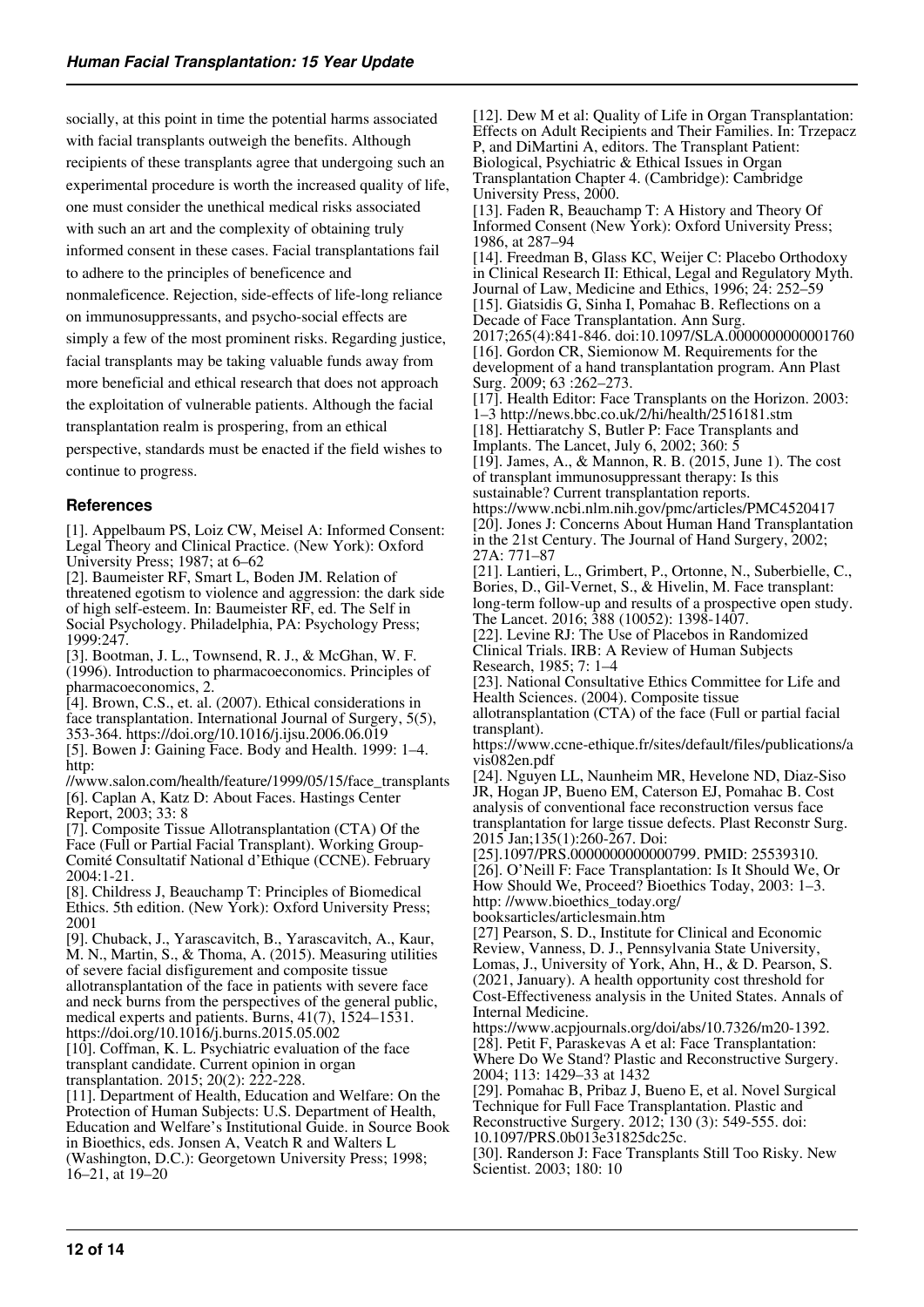[31]. Rifkin WJ, David JA, Plana NM, et al. Achievements and Challenges in Facial Transplantation. Ann Surg. 2018;268(2):260-270. doi:10.1097/SLA.0000000000002723

[32]. Rumsey N, Harcourt D. Body image and

disfigurement: issues and interventions. Body Image. 2004;1(1):83-97.

[33]. Schafer A: The Randomized Clinical Trial: For Whose Benefit? IRB: A Review of Human Subject, Research, 1985; 7: 4–6

[34]. Siegler M: Ethical Issues in Innovative Surgery:

Should We Attempt A Cadaveric Hand Transplantation in A Human Subject? Transplantation Proceedings, 1998; 30: 2279–82

[35]. Siemionow, M., Gatherwright, J., Djohan, R., & Papay, F. (2011, January 27). Cost analysis of conventional facial reconstruction procedures followed by face transplantation. Wiley Online Library.

https://onlinelibrary.wiley.com/doi/full/10.1111/j.1600-6143 .2010.03373.x.

[36]. Siemionow, M. The decade of face transplant outcomes. Journal of Materials Science: Materials in Medicine. 2017; 28(5), 1-5.

[37]. Simmons PD: Ethical Considerations in Composite

Tissue Allotransplantation. Microsurgery, 2000; 20: 458–65 [38]. Singhal, D., Pribaz, J. J., & Pomahac, B. The Brigham and Women's Hospital face transplant program: a look back. Plastic and reconstructive surgery. 2012; 129(1), 81e-88e.

[39]. Soni CV, Barker JH, Pushpakumar SB, et al.

Psychosocial considerations in facial transplantation. Burns. 2010;36(7):959-964.

[40]. Swindell JS. Facial allograft transplantation, personal identity and subjectivity. J Med Ethics. 2007;33(8):449-453. [41]. Tasigiorgos, S., Kollar, B., Krezdorn, N., Bueno, E.

M., Tullius, S. G., & Pomahac, B. Face

transplantation—current status and future developments. Transplant International. 2018; 31(7), 677-688.

[42]. Title 45 C.F.R & 46.116 (a)

[43]. Townsend RJ. Postmarketing drug research and development. Drug IntellClin Pharm 1987;21(1 pt 2):134-6.

[44]. Working Group-Comité Consultatif National d'Ethique

(CCNE): Composite Tissue Allotransplantation Of the Face (Full or Partial Facial Transplant). 2004: 1–20. http:

//www.ccne\_ethique.fr/english/avis/ a\_082.htm

[45]. Working Party Report-The Royal College of Surgeons

of England Face Transplantation. 2003; 1–24